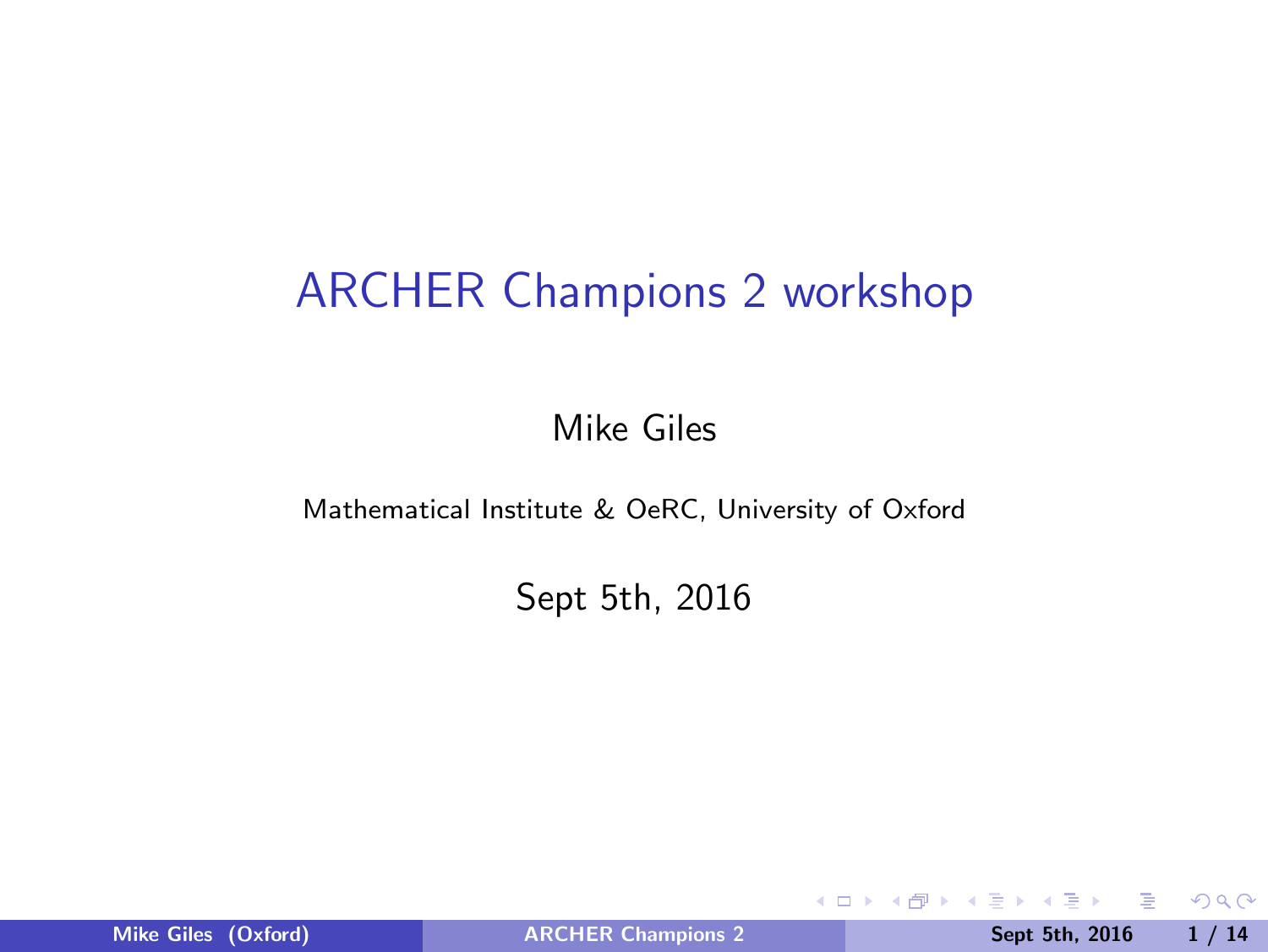### Tier 2 bids

Out of the 8 bids, I know only about 4:

- Cambridge: £5M
	- ▶ mainly x86, but also some GPUs and Xeon Phi (KNL)
	- $\triangleright$  national facility, free for all
- $\bullet$  UCL: £4M
	- $\triangleright$  x86 system for materials researchers
	- $\triangleright$  restricted to materials researchers, with usage charges
- **•** Bristol: £3M
	- $\triangleright$  CRAY system with ARM processors
	- $\blacktriangleright$  national facility, free for all?
- Oxford: £3M
	- ► GPU system
	- $\triangleright$  national facility, free for all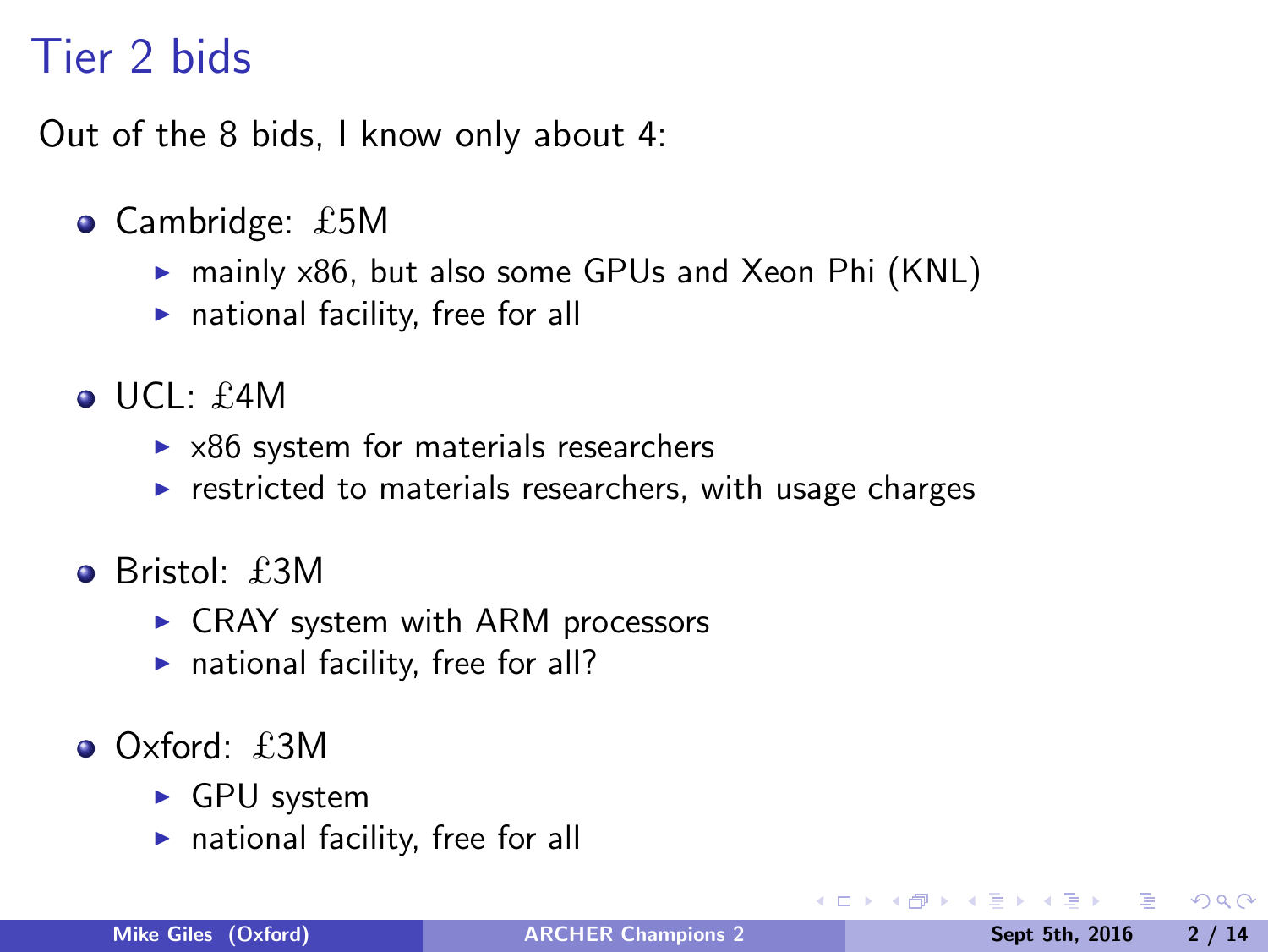- **•** Joint Academic Data science Endeavour
- I am the PI, but really a national facility with Co-Is from Bristol, Edinburgh, KCL, Oxford, QMUL, Sheffield, Southampton, UCL
- **•** primary motivation is needs of machine learning groups in Alan Turing Institute, Edinburgh, KCL, Oxford, QMUL, UCL
- NVIDIA GPU system intended for
	- $\blacktriangleright$  machine learning (50%)
	- $\blacktriangleright$  molecular dynamics (30%)
	- $\triangleright$  other applications (20%)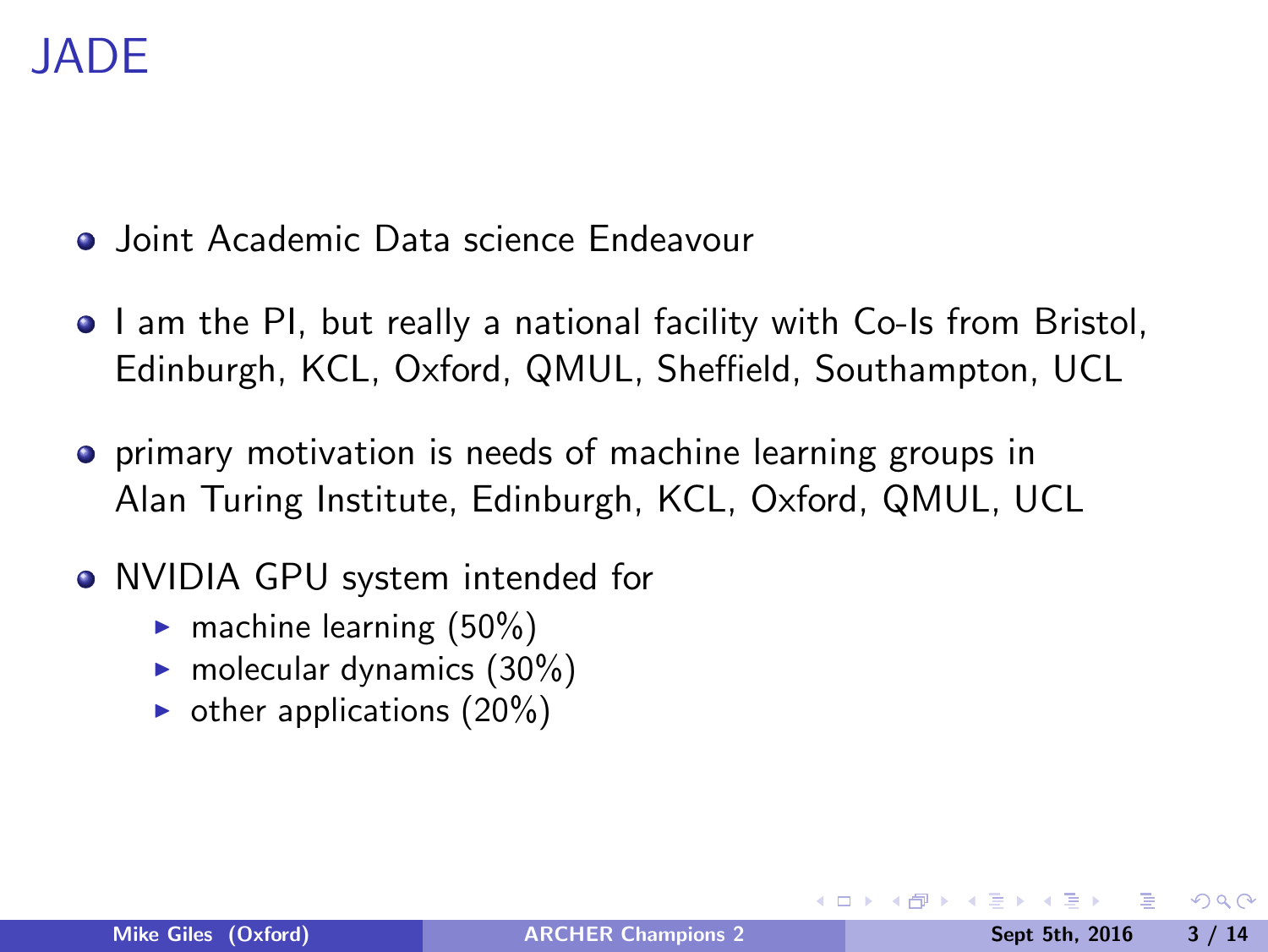#### Based on NVIDIA's DGX-1 Deep Learning server



 $299$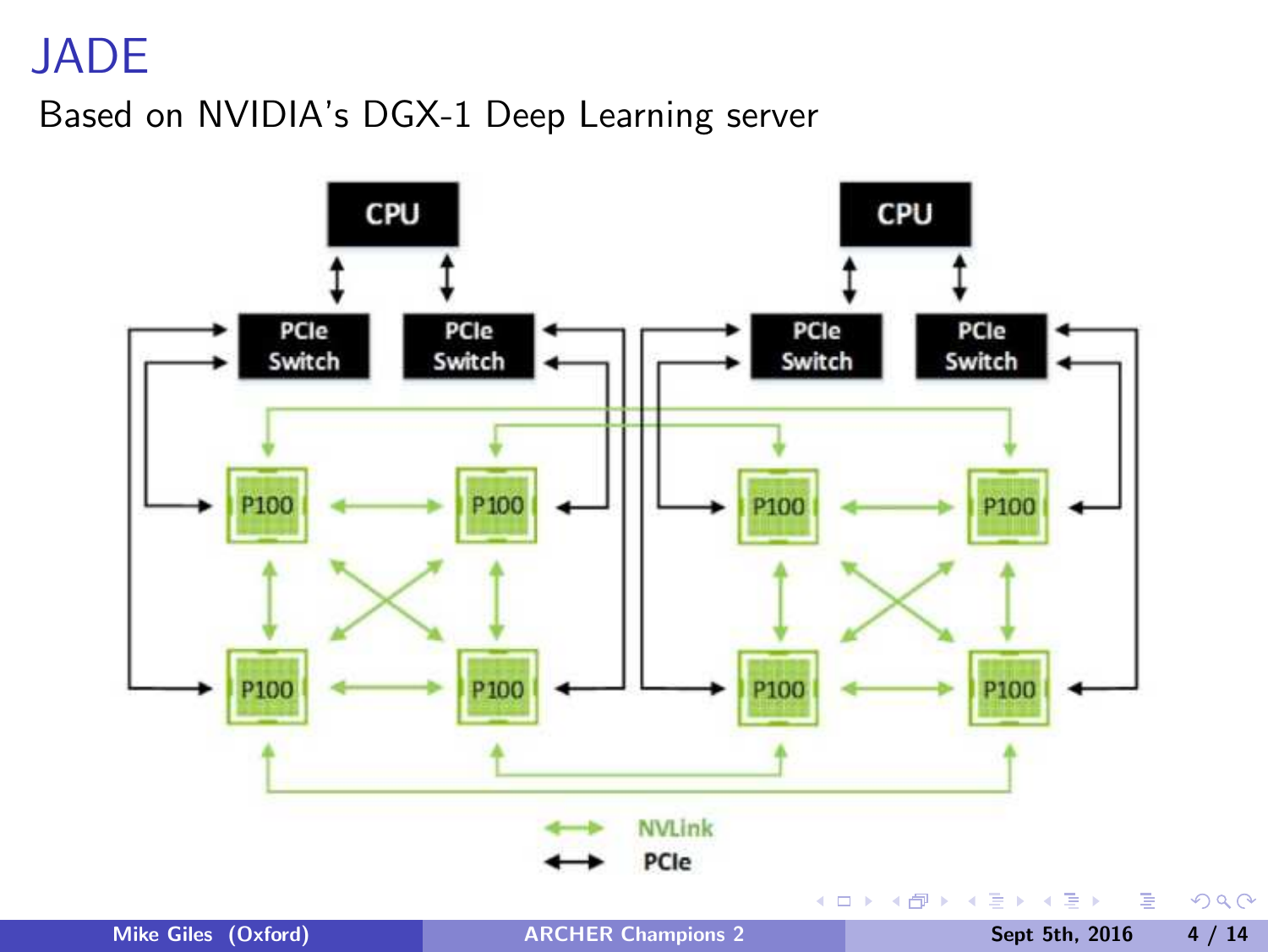Each NVIDIA P100 GPU has:

- 3584 cores
- 16 GB of 720GB/s HBM2 memory
- 4 20GB/s bi-directional NVlink inter-connections

and is capable of 20/10/5 TFlops in half/single/double precision

In addition, each node has:

- 2 20-core Intel Xeons (E5-2698 v4)
- 512 GB DDR4 memory and 8TB SSD
- 4 single-port Infiniband EDR cards connected to the PCIe switches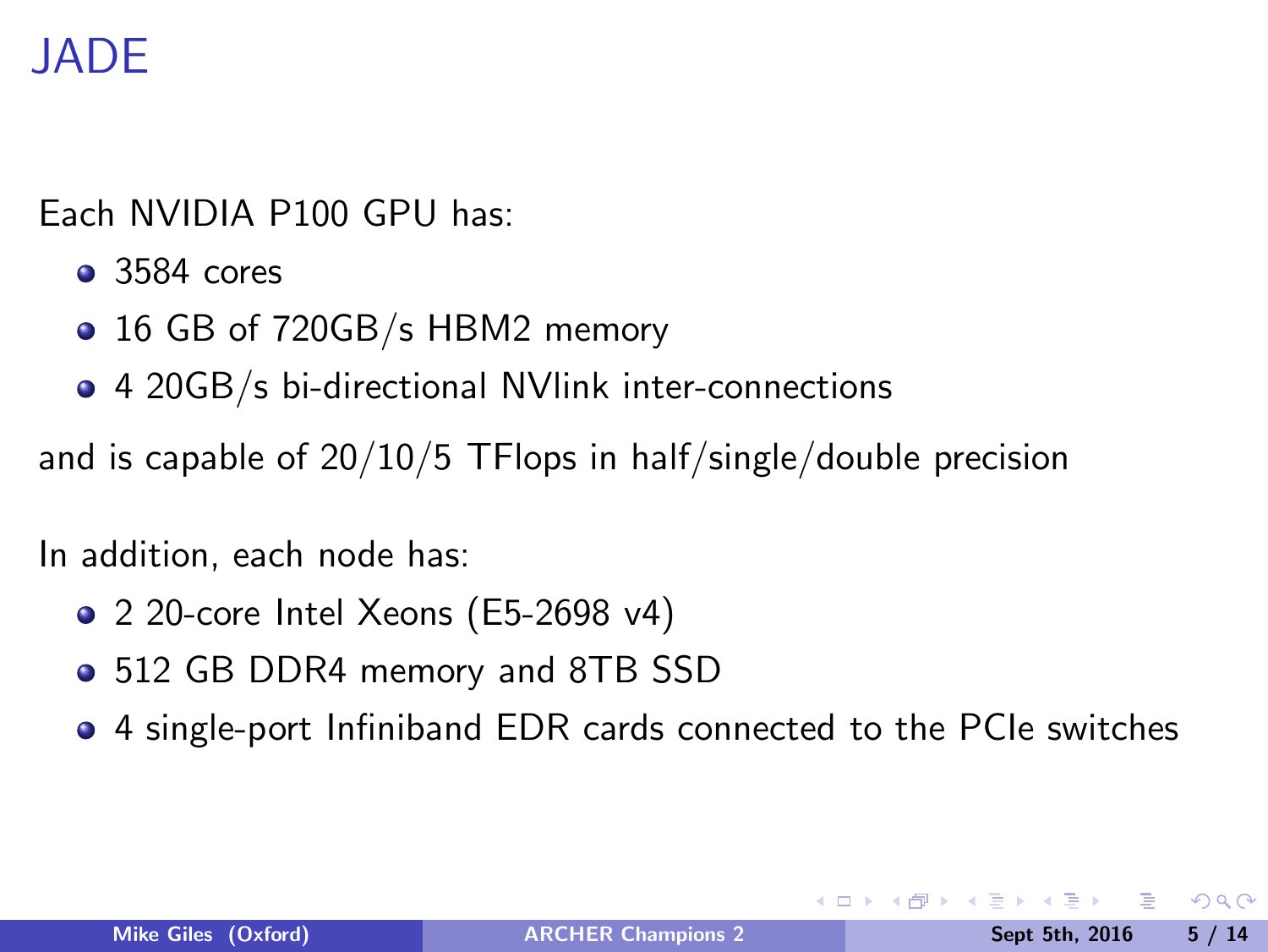Systems come pre-loaded with highly optimised versions of machine learning packages Caffe, Torch, Theano – benchmarking shows the P100 is twice as fast as new Intel Xeon Phi

We will also install optimised versions of key molecular dynamics packages GROMACS, Amber and NAMD.

In addition they will have the usual NVIDIA compilers, libraries, etc, for those developing their own applications.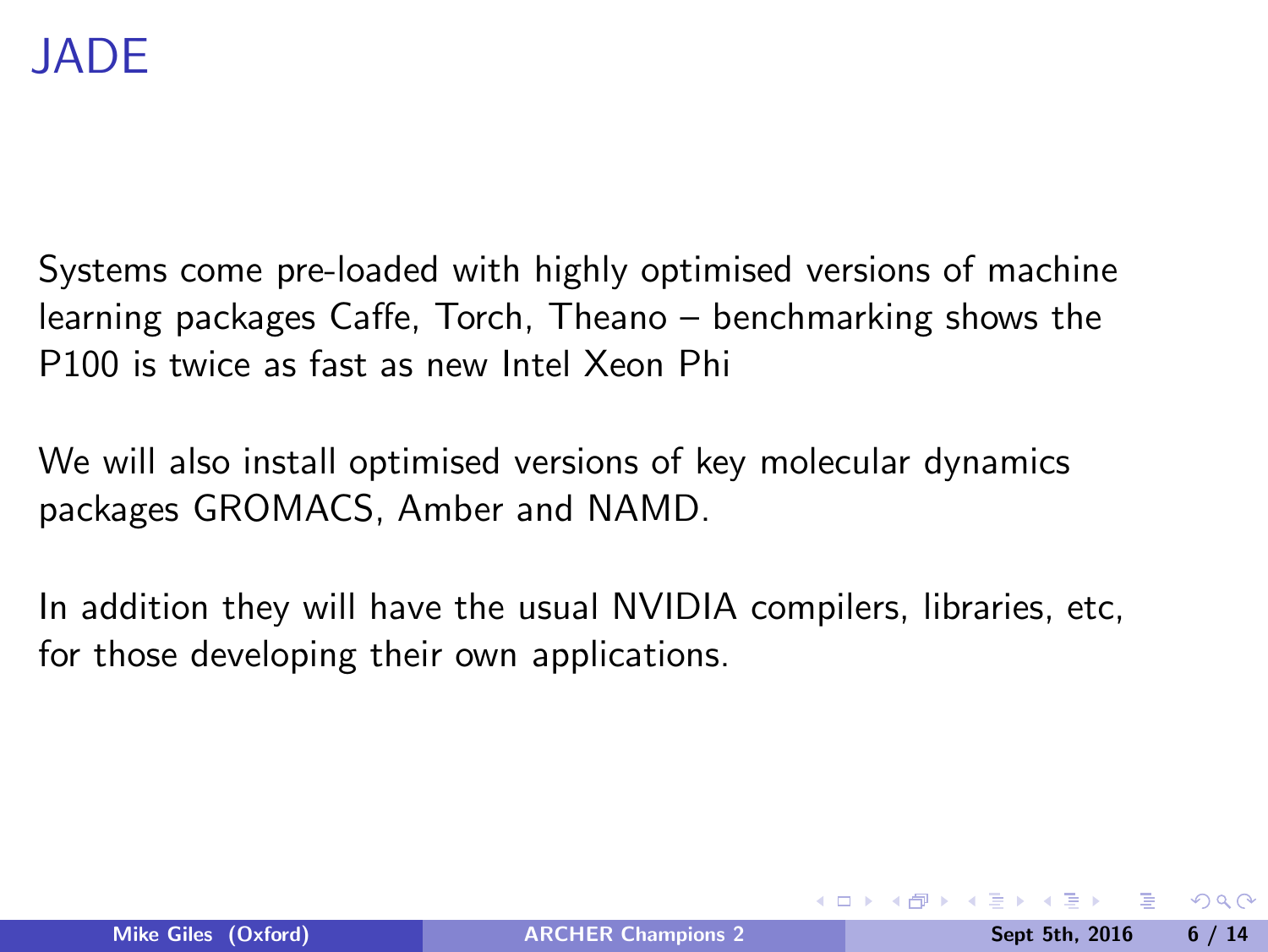There will be new/existing RSE support at

- Edinburgh (Alan Gray)
- KCL
- $\bullet$  Oxford (Ian Bush  $+1$ )
- QMUL
- Sheffield (Paul Richmond)
- **•** Southampton

In addition there will be training at

- Oxford (my CUDA course)
- Edinburgh (Alan Gray)
- Sheffield (Paul Richmond)

 $\leftarrow$ 

目

 $QQQ$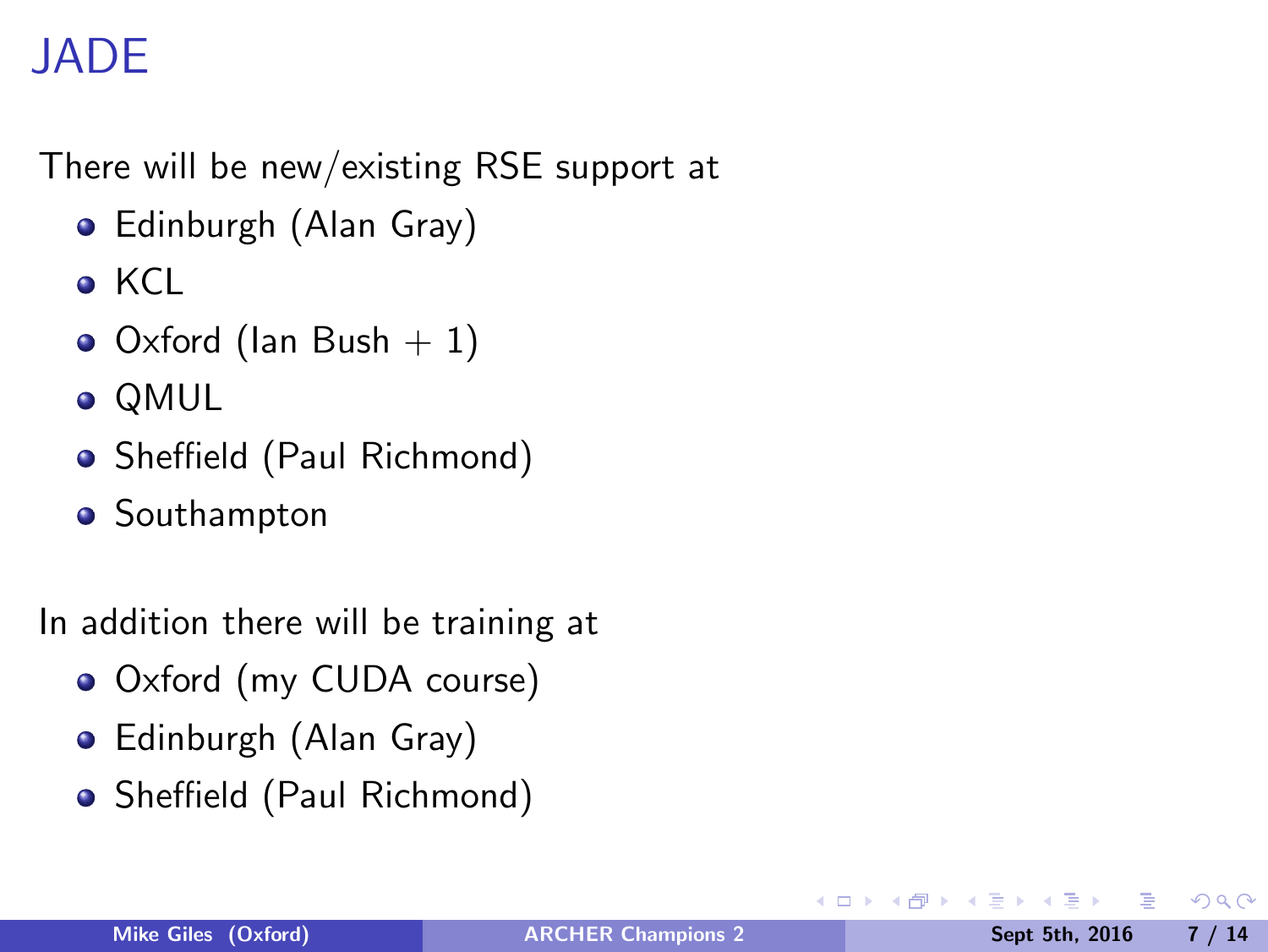Operationally, system will be procured from a prime contractor who will cover all operating costs by selling some cycles to industry

System might be hosted at STFC Hartree or at EPCC

Access will be free through a Resource Allocation Panel, similar to ARCHER

If over-subscribed, priority will be given to groups involved in Tier 2 bid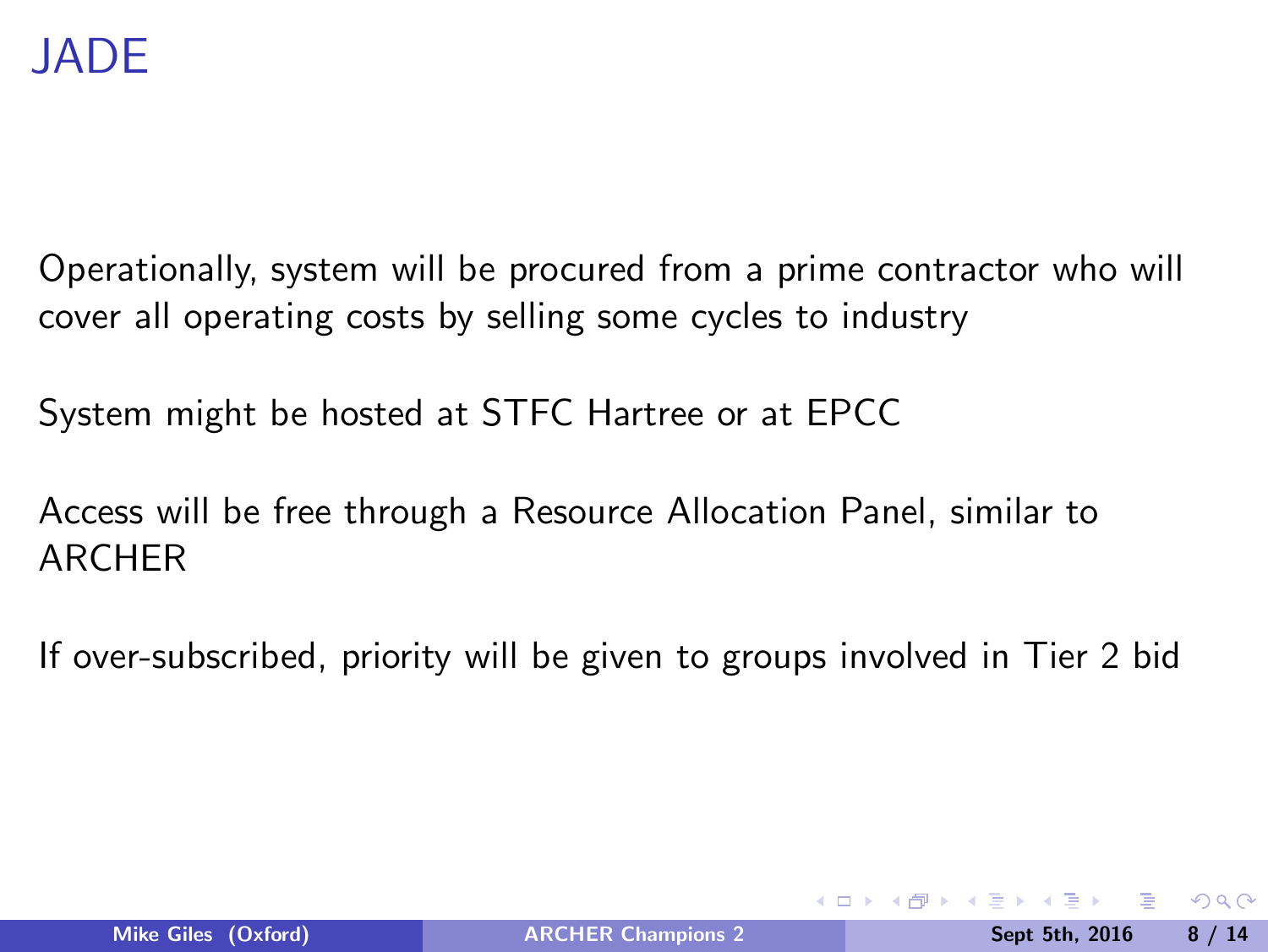# GPU Programming

Various options, from no effort to a little:

- use existing third-party software e.g. Caffe, Torch, Theano, GROMACS, Amber, NAMD
- use CPU libraries like BLAS which automatically off-load computations to the GPU
- $\bullet$  use Thrust, a CPU-level C $++$  package which has GPU-based "objects" and off-loads computations
- use OpenACC / OpenMP 4.0 to write CPU-level code which off-loads computations for certain parts
- use NVIDIA's CUDA (or OpenCL) to write GPU-specific code with explicit or implicit data transfer from/to CPU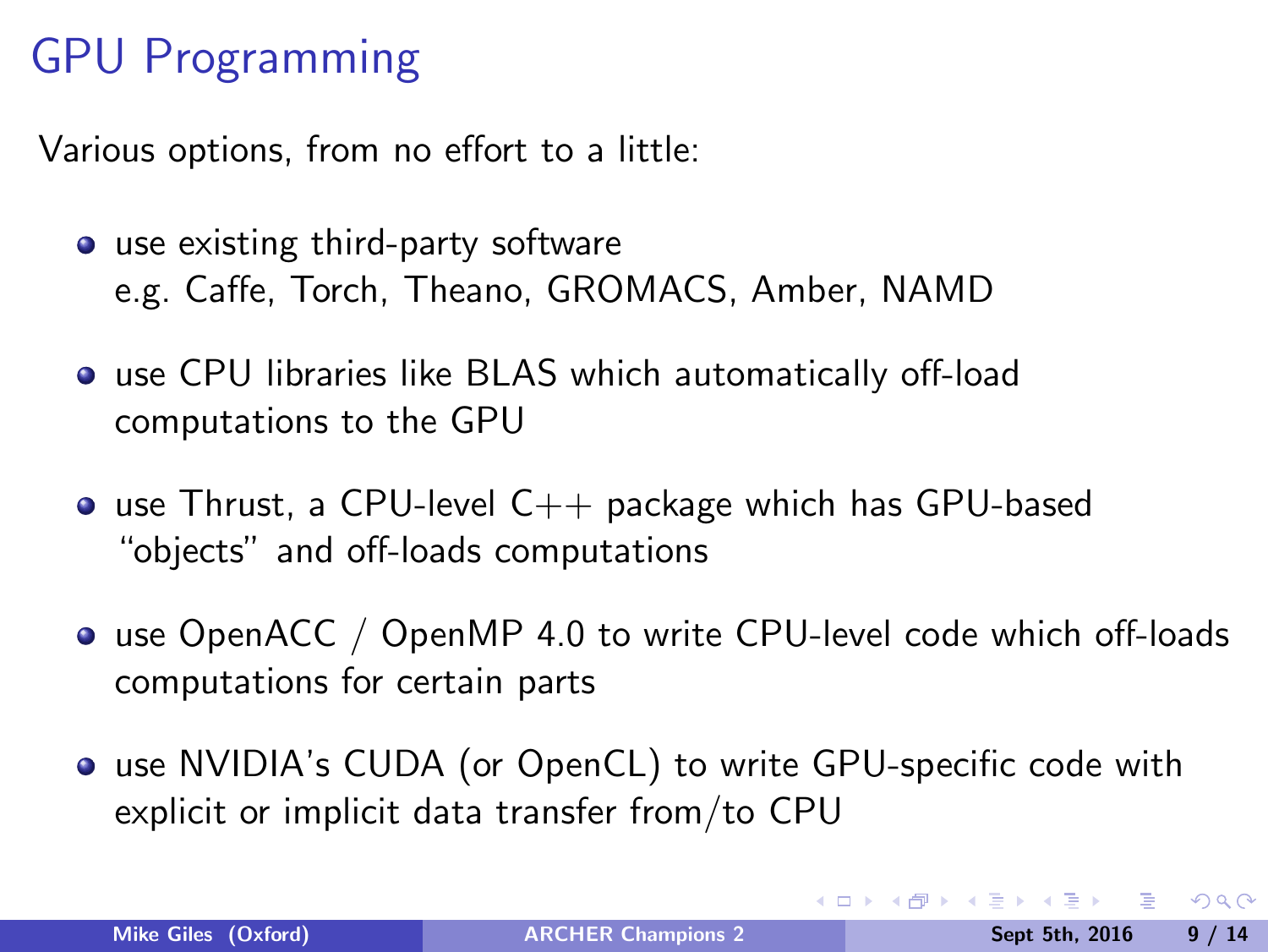# GPU Programming

Using CUDA is fairly straightforward:

- some code runs on host mainly command-and-control, launching "kernel" code on GPU, and handling data movement to/from GPU
- "kernel" code is executed on the GPU execution involves multiple blocks of threads, each block executing on one GPU Streaming Multiprocessor functional unit
- main thing to note is that kernel code is executed from point of view of a single GPU thread – special variables identify which block it is in, and which thread within the block (similar to MPI)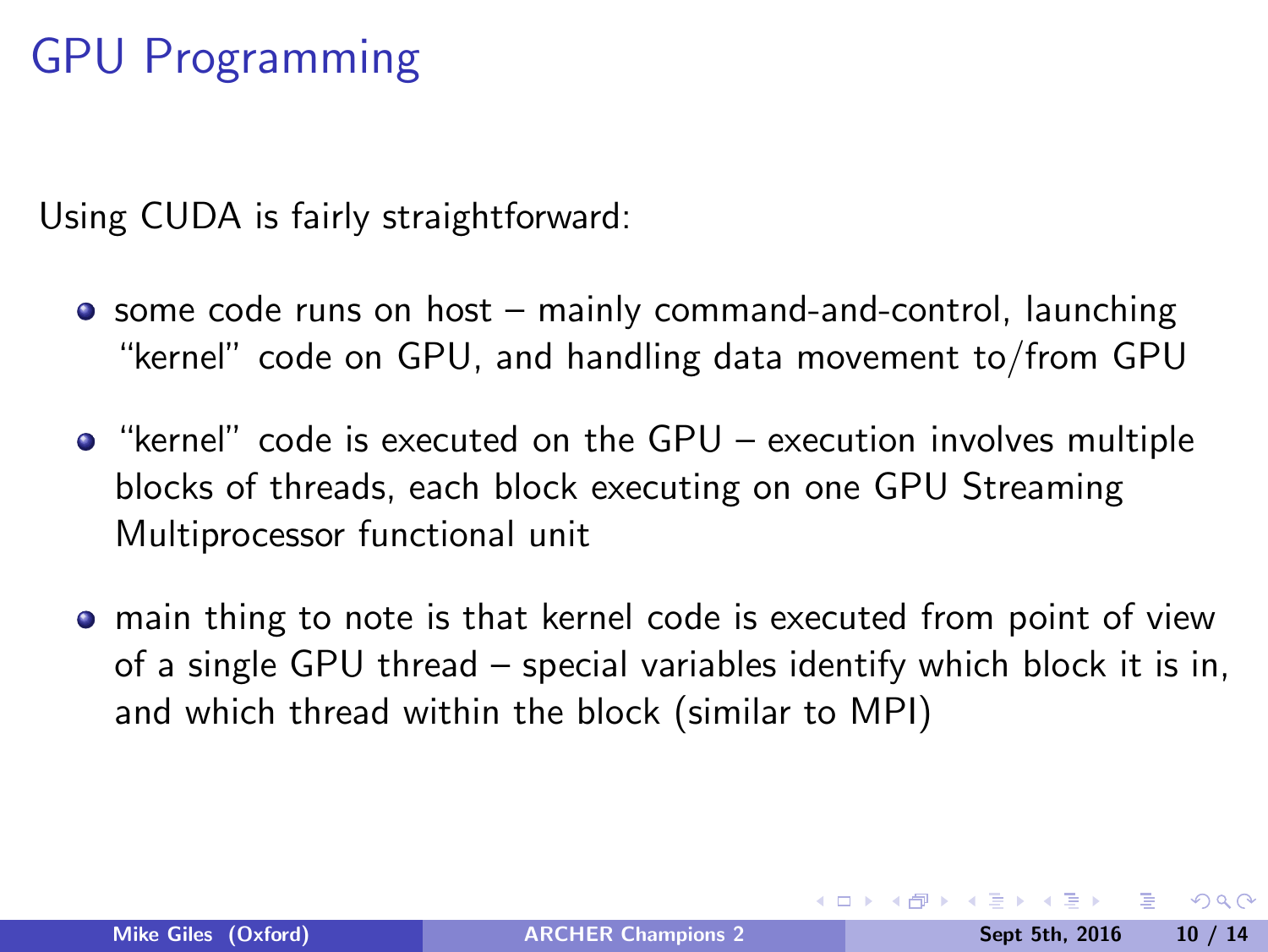#### Kernel code

```
#include <helper_cuda.h>
__global__ void my_first_kernel(float *x)
{
 int tid = threadIdx.x + blockDim.x*blockIdx.x;
x[tid] = (float) threadIdx.x;
}
```
- global identifier says it's a kernel function
- each thread sets one element of x array
- within each block of threads, threadIdx.x ranges from 0 to blockDim.x-1, so each thread has a unique value for tid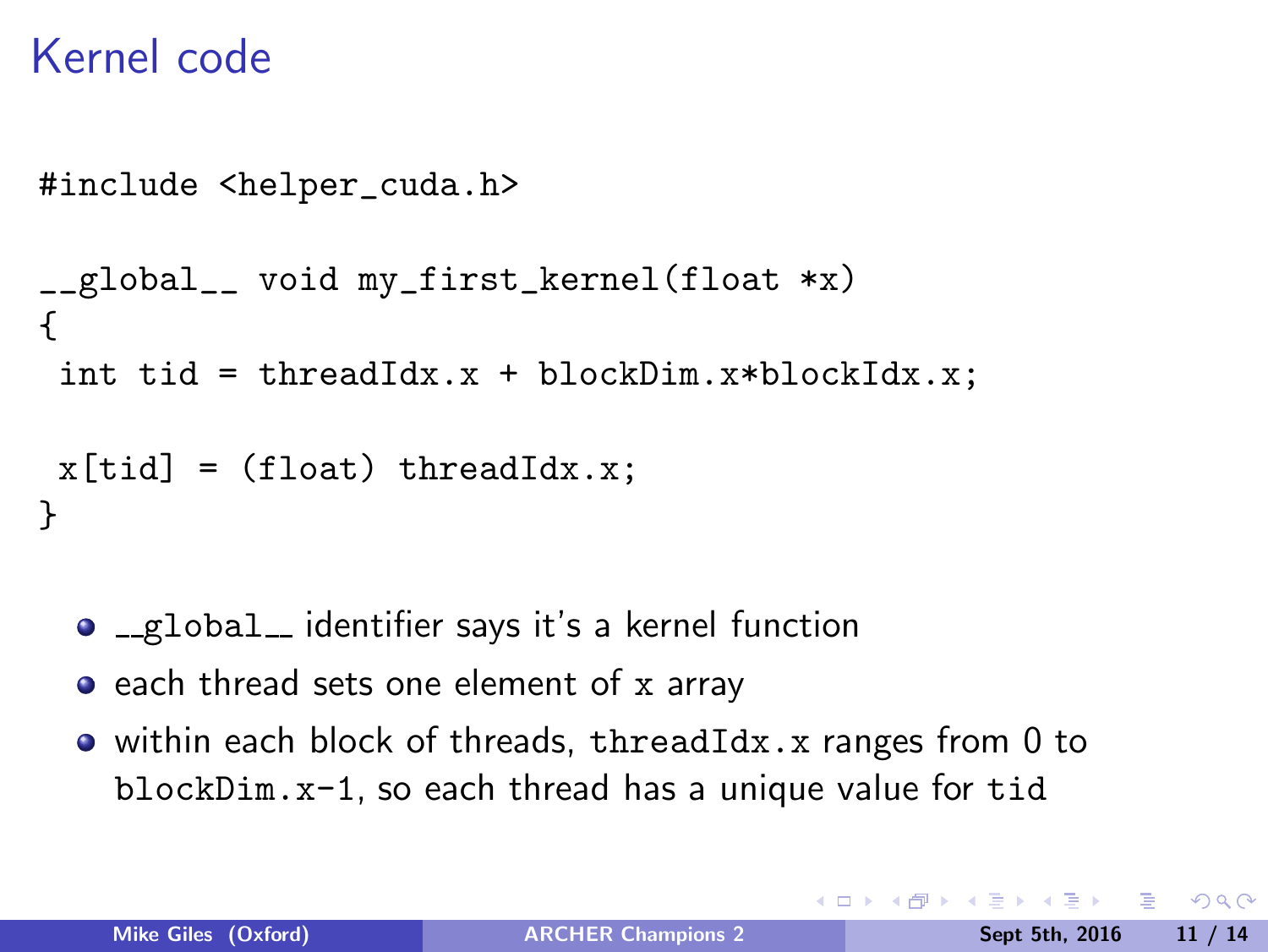#### Host code

int main(int argc, char \*\*argv) { float  $*h_x$ ,  $*d_x$ ; // h=host, d=device int nblocks=2, nthreads=8, nsize=2\*8;

h  $x = (float *)$ malloc(nsize\*sizeof(float)); cudaMalloc((void \*\*)&d\_x,nsize\*sizeof(float));

my\_first\_kernel<<<nblocks,nthreads>>>(d\_x);

```
cudaMemcpy(h_x,d_x,nsize*sizeof(float),
           cudaMemcpyDeviceToHost);
```

```
for (int n=0; n \leq n \leq i \leq n++)
  printf(" n, x = \frac{1}{\pi} \pi, h_x[n];
```

```
cudaFree(d_x); free(h_x);
```
}

KID KAP KE KE KE MAG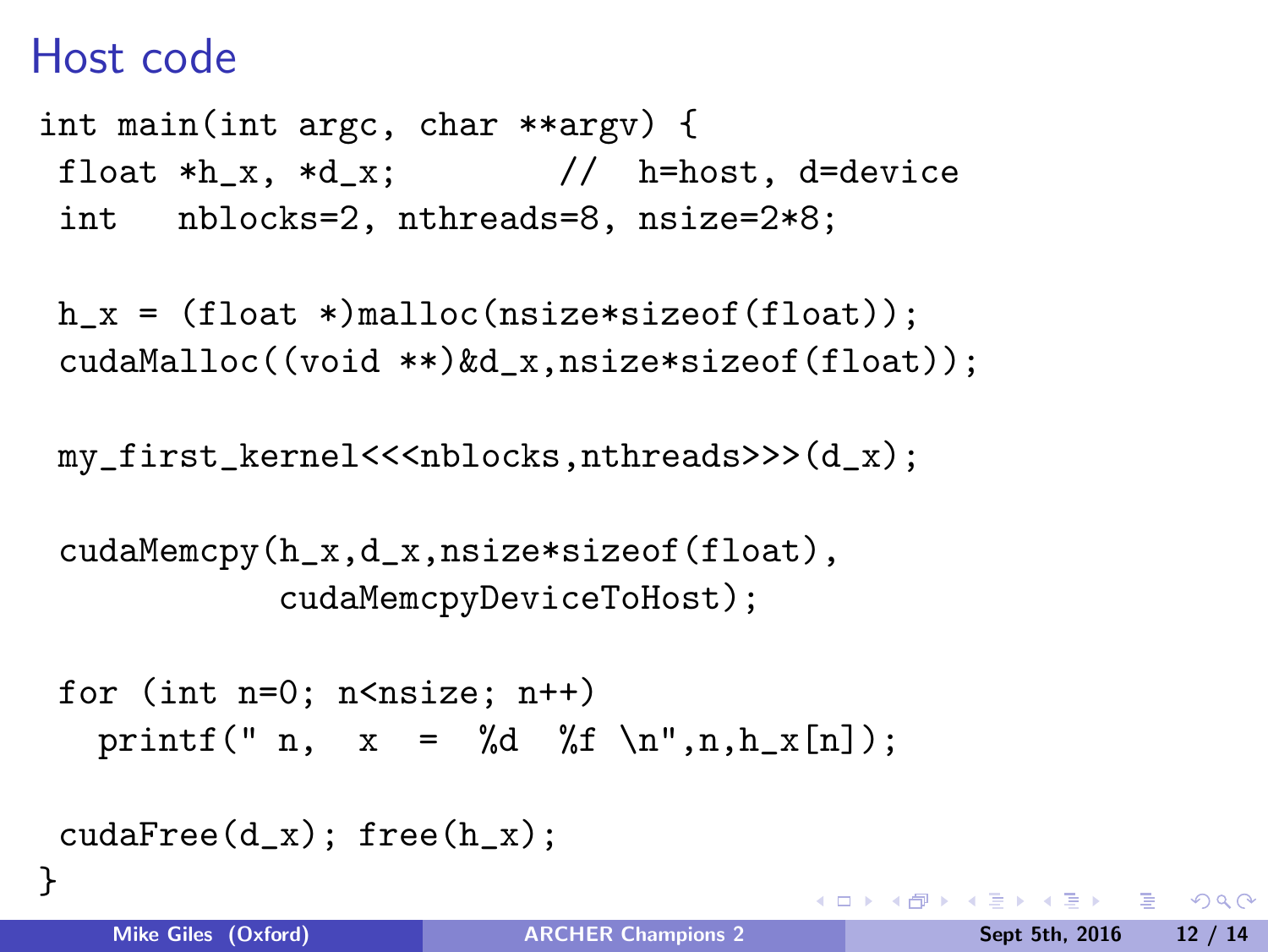#### Host code

New version with managed memory

```
int main(int argc, char **argv) {
float *x;
 int nblocks=2, nthreads=8, nsize=2*8;
```
cudaMallocManaged(&x, nsize\*sizeof(float));

my\_first\_kernel<<<nblocks,nthreads>>>(x);

```
for (int n=0; n \leq n \leq i \leq n++)
   printf(" n, x = \sqrt{d} \int f \ln^m, n, x[n]);
 cudaFree(x);
}
```
 $A \equiv A$   $\equiv$   $A \cup A$